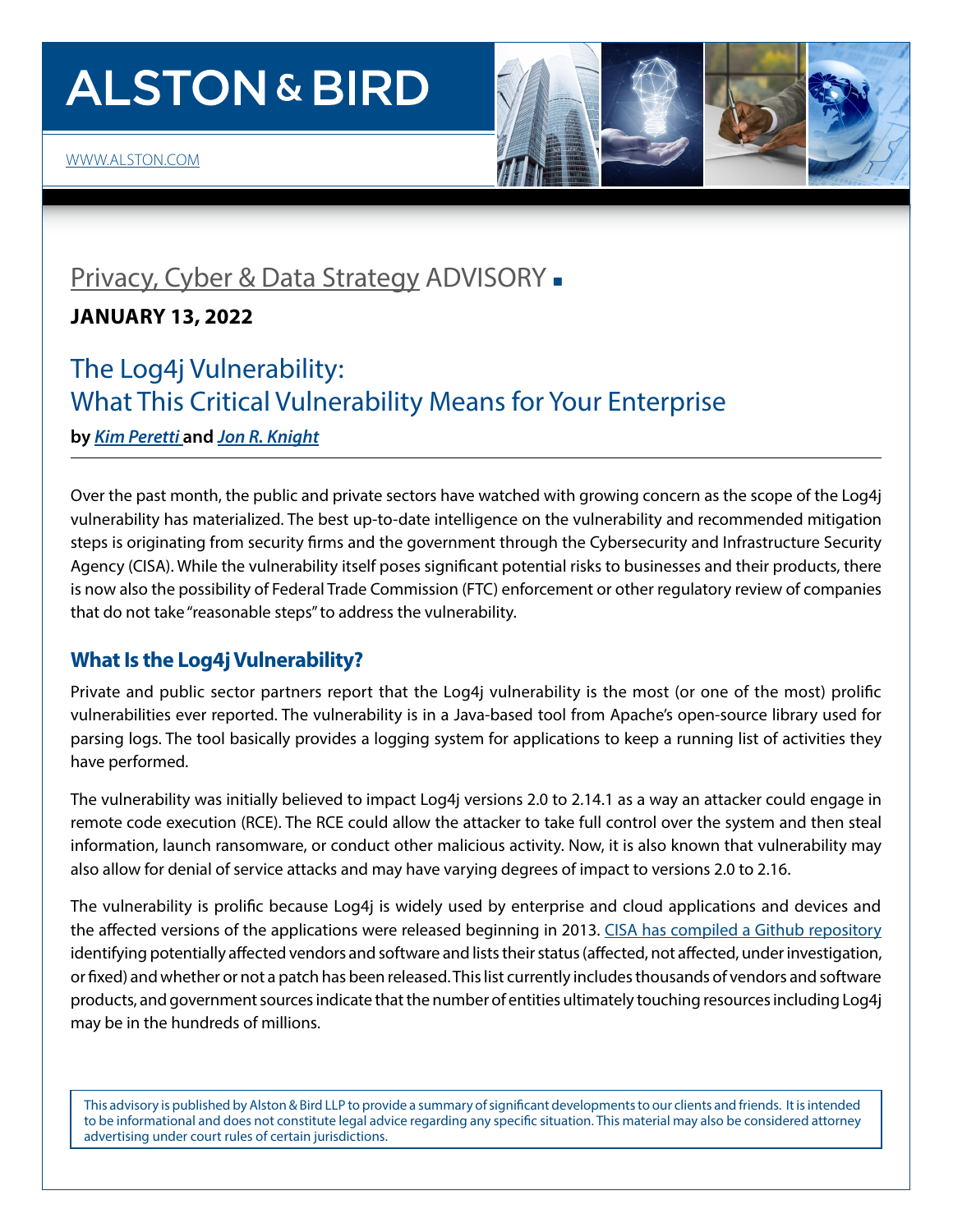#### **How Is Log4j Being Exploited?**

While the vulnerability was publicly announced on December 9, 2021, the vulnerability appears to have been presented at a Black Hat conference in 2016. While the initial reports of exploitation related primarily to script kiddies finding the vulnerability and dropping bitcoin mining code on Minecraft servers, there are now also reports of follow-on activity including both nefarious criminal activity and state-sponsored actors. Security firms have reported that many existing attackers have added Log4j-related exploits to their existing malware tools and tactics and that exploitation attempts remained high through the end of 2021.

#### **What Is the Legal or Regulatory Risk?**

Any significant vulnerability, particularly one that can be exploited to deploy ransomware or potentially provide a foothold for data exfiltration, may pose potential legal and regulatory risks. But now the FTC has warned companies that it "intends to use its full legal authority" against any company that fails to take "reasonable steps" to protect consumers from the Log4j vulnerability. In a January 4, 2022 [release,](https://www.ftc.gov/news-events/blogs/techftc/2022/01/ftc-warns-companies-remediate-log4j-security-vulnerability) the FTC cautions that the Log4j vulnerability is being widely exploited by a growing number of attackers and poses a "severe risk" to millions of consumer products. The FTC urges companies to "act now" to mitigate threats from the Log4j vulnerability or "similar known vulnerabilities" or risk legal action. Unfortunately, the FTC provides no guidance on what these "similar known vulnerabilities" may be:

The duty to take reasonable steps to mitigate known software vulnerabilities implicates laws including, among others, the Federal Trade Commission Act and the Gramm Leach Bliley Act. It is critical that companies and their vendors relying on Log4j act now, in order to reduce the likelihood of harm to consumers, and to avoid FTC legal action.

According to the FTC, companies using Log4j should update software packages to the most current version, take steps to identify and remediate this vulnerability, and distribute information about the vulnerability to relevant third parties with consumers who may be vulnerable. The FTC also encourages companies to consult CISA's quidance for additional mitigation steps. However, the FTC's statement does not address the fact that many companies will not be able to update or patch their products until a vendor releases updates or provides further direction, and as illustrated by the CISA Github repository, the list of products pending patches is significant.

#### **How Can My Organization Mitigate This Vulnerability and Associated Risk?**

There is no one-size-fits-all approach to the reasonable steps an organization should take to investigate and mitigate the Log4j vulnerability. However, there are general principles and resources that can guide your analysis.

• **Understand your risk posture.** Due to the widespread use of Log4j in both front- and backend systems and applications, it may be very difficult to identify and mitigate all the applications, servers, operational technology, and other systems using Log4j. Moreover, a company may be reliant on vendors to provide patching services when the Log4j vulnerability is built into one of their products. Nonetheless, companies should take steps to understand their possible risk exposure from this vulnerability, including by identifying where an organization is using Log4j as best as possible and the type of data that might be impacted should the vulnerability be exploited. To aid in this identification process, CISA has published lists of resources that can be used to identify uses of Log4j in a company's environment.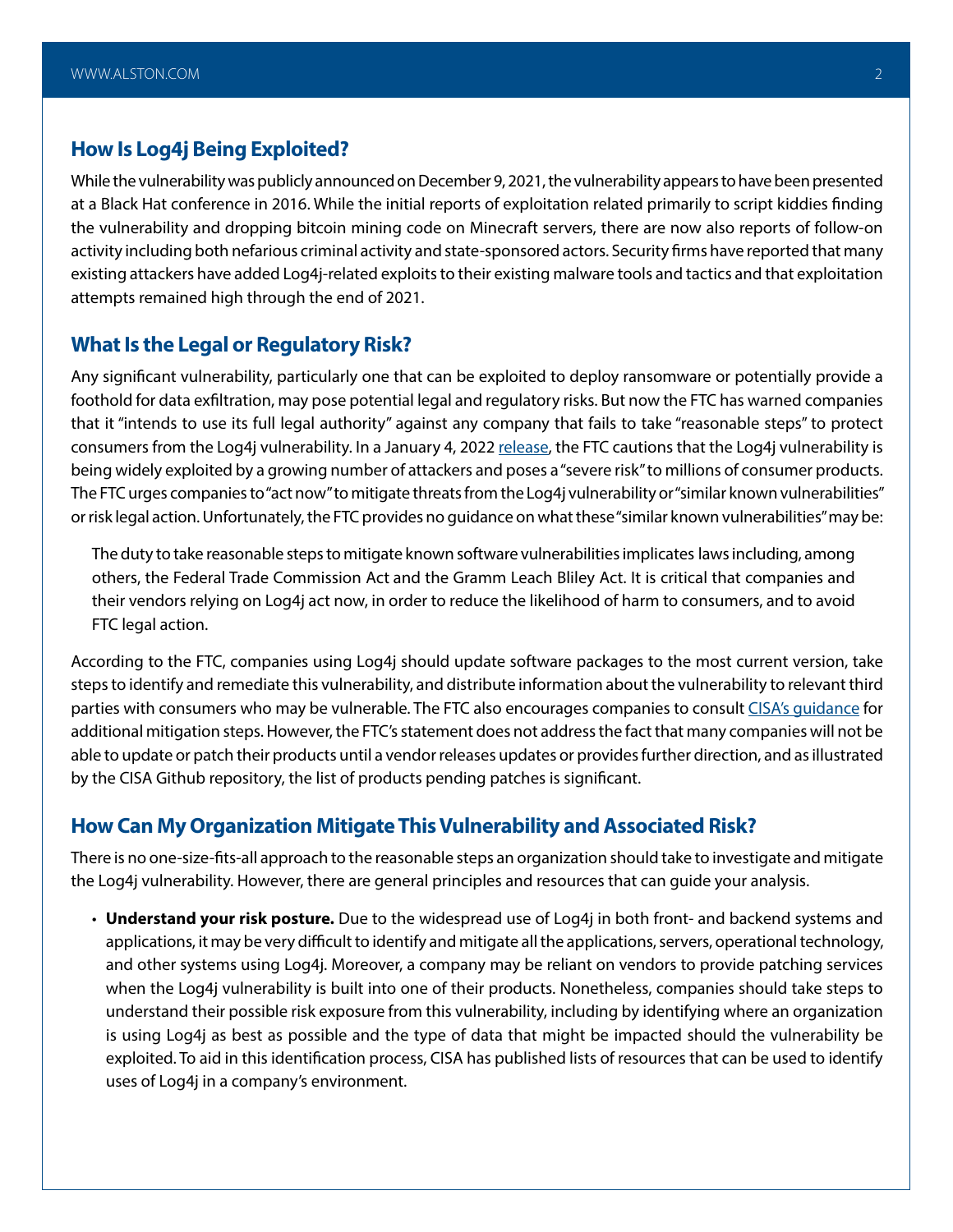• **Once you identify Log4j use, consider published guidance on the mitigation steps appropriate to your organization.** Once Log4j is identified, both private and public sector partners recommend patching if you can (multiple updates from Apache are already available), monitoring if you are able, and segmenting any products you cannot patch so there is no outbound internet access. In addition, these sources also recommend using a web application firewall to block traffic if you cannot patch and cannot segment. More details on CISA's quidance [and more-detailed technical mitigation recommendations are available here](https://www.cisa.gov/uscert/ncas/alerts/aa21-356a).

Ultimately, it may take months or even years to know – and mitigate – the full scope of this vulnerability. In reality, how each organization is going to be able to mitigate this vulnerability will need to be tailored to its operations because some may have lesser control or visibility over the systems that run Log4j.